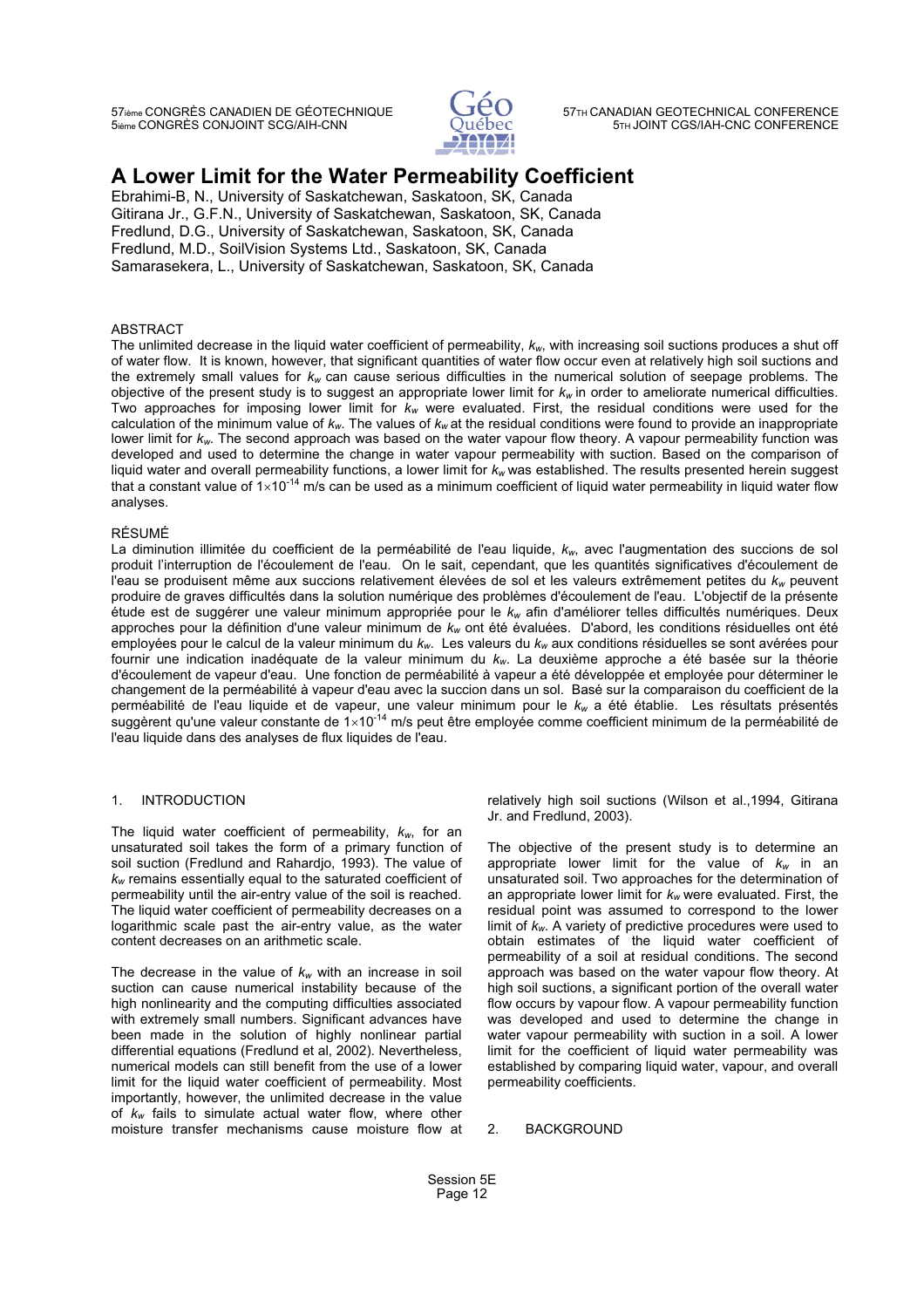A brief review of the conceptualization of residual water content conditions and a review of methods of predicting the liquid water coefficient of permeability is presented in this section.

2.1 The Relationship Between Residual Water Content and Water Coefficient of Permeability

Various definitions for water content at residual conditions can be found in the literature. Brooks and Corey (1964) defined residual water content as the water content at which suction reaches infinity. Luckner et al. (1989) stated that the residual water content specifies the maximum water content that will not contribute to liquid flow. Van Genuchten et al. (1991) defined the residual water content as the water content at which both the slope of the soilwater characteristic curve and coefficient of permeability become "zero" when soil suction becomes large.

The definition of residual water content provided by Brooks and Corey (1964) is inadequate since zero water content is reached at soil suction of approximately 1,000,000 kPa (Edlefsen and Anderson, 1943). Experimental data suggests that water can flow as films on solid surfaces even below the residual water condition (Dullien, 1986, Nitao and Bear, 1996).

The residual water content,  $\theta_r$ , may be interpreted also as an empirical fitting parameter that describes the shape of the soil-water characteristic curve. Gitirana Jr. and Fredlund (2004) defined the residual point as the centre of rotation of a hyperbole that fits the lower portion of the soil-water characteristic curve. A graphical definition of the residual water content that is not associated with a fitting equation is given by Vanapalli et al., (1998).

2.2. Methods of Prediction of the Water Coefficient of **Permeability** 

Numerous models have been proposed for the representation or estimation of the liquid water permeability function,  $k_w(\psi)$ . These models can be placed into two categories; namely, empirical equations and theoretical models including macroscopic and microscopic (statistical) models (Mualem 1986, 1992).

Many statistical models have been proposed by various individuals. The models proposed by Childs and Collis-George (1950), Burdine (1953), and Mualem (1976) are frequently referred in the literature. To solve the integral form of the statistical models and compute the water permeability functions, the saturated permeability and soilwater characteristic curves are required. Numerous equations have been proposed to represent the soil-water characteristic curve. Some of the equations used in this study are given in Table 1.

Fredlund et al. (1994) used the Fredlund and Xing (1994) SWCC equation and solved the Childs and Collis-George's (1950) model to find the water permeability coefficient. The procedure involves integration, which can be done numerically (Table 2). The closed forms of permeability functions proposed by van Genuchten (1980), Brooks and Corey (1964) and Campbell (1974) are also given in Table 2.

Table 1. Equations for the soil-water characteristic curve

| References               | Equation                                                                                                                              | <b>Fitting Parameters</b>                                       |
|--------------------------|---------------------------------------------------------------------------------------------------------------------------------------|-----------------------------------------------------------------|
| <b>Brooks and Corey</b>  | $S_e = 1$ , $\alpha \psi \le 1$                                                                                                       | $\theta_r$ , $\theta_s$ , $\alpha$ , and $\lambda$              |
| (1964)                   | $S_e = (\alpha \psi)^{-\lambda} \qquad \alpha \psi > 1$                                                                               | $\theta_z \geq 0$                                               |
| Campbell (1974)          | $S_e = \left(\frac{\psi}{w}\right)^{\frac{-1}{b}} \quad , \qquad \psi > \psi_e$                                                       | $\theta_r = 0$ , $\theta_s$ , $\psi_e$ , and b $\theta_r \ge 0$ |
| van Genuchten (1980)     | $S_e = \frac{1}{\prod_{r} (\alpha u)^n \gamma^m}$ , $m = 1 - \frac{1}{n}$ $\theta_r$ , $\theta_s$ , $\alpha$ , and $n \theta_r \ge 0$ |                                                                 |
| van Genuchten (1980)     | $S_e = \frac{1}{\left[1 + (\alpha w)^n\right]^m}$ , $m = 1 - \frac{2}{n}$ $\theta_r$ , $\theta_s$ , $\alpha$ , and $n \theta_r \ge 0$ |                                                                 |
| Fredlund and Xing (1994) | $\theta(\psi) = C(\psi) \times \frac{\sigma_s}{\{\ln[e + (\frac{\psi}{\sigma})^n]\}^m}$                                               | a, n, and m                                                     |
|                          | $C(\psi) = 1 - \frac{\ln(1 + \frac{\psi}{\psi})}{\ln[1 + (1000000/\psi)]}$                                                            |                                                                 |

*s r*  $S_e = \frac{\theta - \theta_r}{\theta - \theta}$  $\theta$  -  $\theta$ -, where S<sub>e</sub> is the effective degree of saturation,  $\theta_s$  and  $\theta_r$  are saturation and residual water contents respectively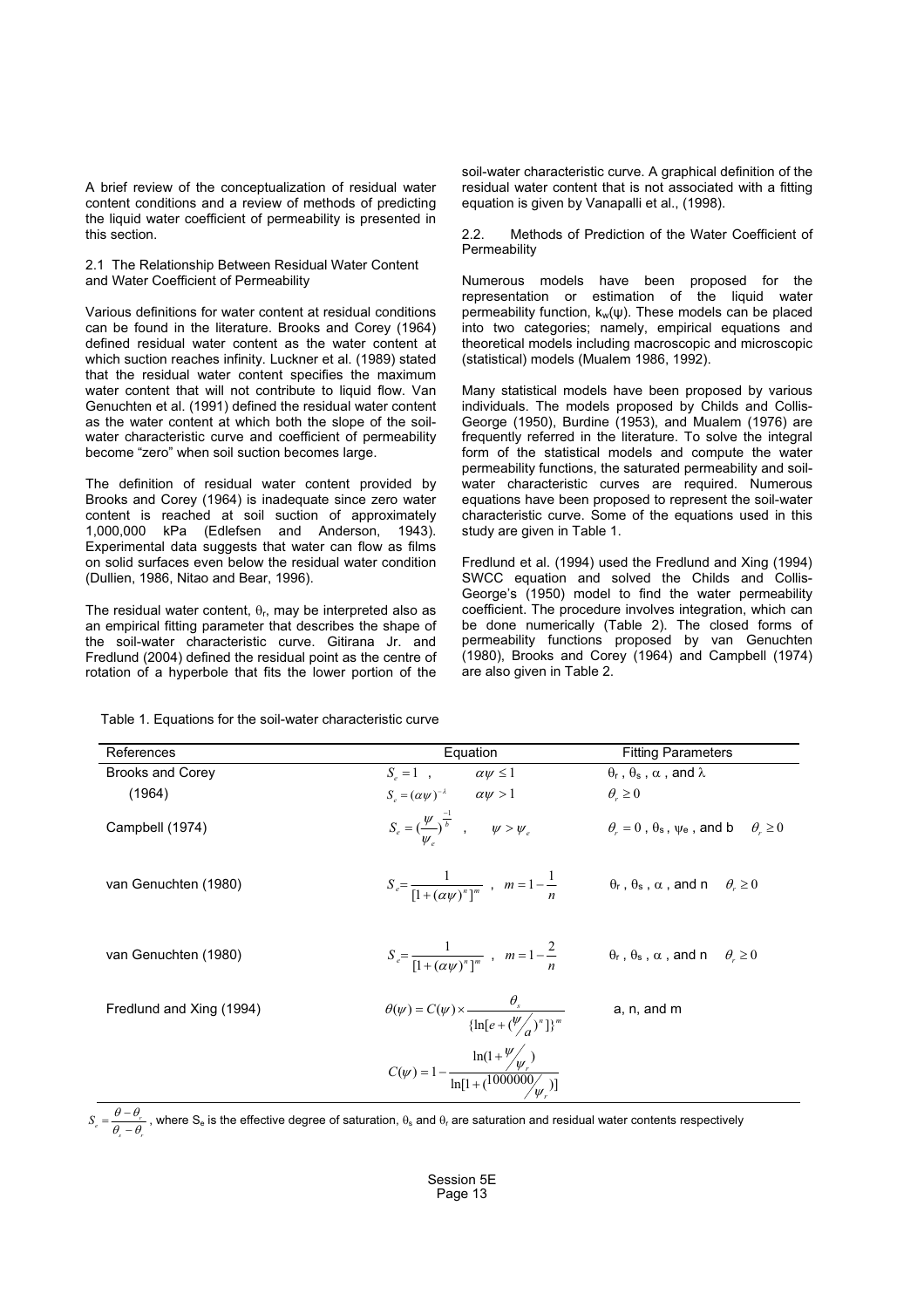#### Table 2. Statistical permeability predictive models

|                                    | References for the Soil-Water Characteristic Curve                                                                                   |                                                                                                                                                                          |                                             |                                                           |
|------------------------------------|--------------------------------------------------------------------------------------------------------------------------------------|--------------------------------------------------------------------------------------------------------------------------------------------------------------------------|---------------------------------------------|-----------------------------------------------------------|
| <b>Permeability Models</b>         | van-Genuchten                                                                                                                        | Fredlund and Xing                                                                                                                                                        | <b>Brooks &amp; Corey</b>                   | Campbell                                                  |
|                                    | (1980)                                                                                                                               | (1994)                                                                                                                                                                   | (1964)                                      | (1974)                                                    |
| Child and Collis- George<br>(1950) |                                                                                                                                      | $k_r = \frac{\int\limits_{\ln(\varphi)}^b \frac{\theta(e^y) - \theta(\psi)}{e^y} \theta(e^y) dy}{\int\limits_{e^y}^b \frac{\theta(e^y) - \theta_z}{e^y} \theta(e^y) dy}$ |                                             | $k_r = \left(\frac{\psi}{\psi_e}\right)^{-2-\frac{2}{b}}$ |
| <b>Burdine (1953)</b>              | $k_r(\psi) = \frac{1 - (\alpha \psi)^{n-2} [1 + (\alpha \psi)^n]^{-m}}{[1 + (\alpha \psi)^n]^{2n}}$ , $m = 1 - \frac{2}{n}$          |                                                                                                                                                                          | $k_{r}(\psi) = (\alpha \psi)^{-2-3\lambda}$ |                                                           |
| Mualem (1976)                      | $k_r(\psi) = \frac{\{1 - (\alpha \psi)^{n-1}[1 + (\alpha \psi)^n]^{-m}\}^2}{[1 + (\alpha \psi)^n]^{0.5}}, \quad m = 1 - \frac{1}{n}$ |                                                                                                                                                                          |                                             |                                                           |

K<sub>r</sub>( $\Psi$ ) =k( $\Psi$ )/k<sub>s</sub> is relative permeability,  $\Psi$  is soil suction,  $\Psi_{\text{new}}$  is air entry value, b in the integration equals to Ln (1000000)

#### 3. THEORY

This section presents the theory for the lower limit of liquid water coefficient for permeability. Two approaches are presented. The first approach is based on the definition of residual water conditions. A graphical construction technique proposed by Vanapalli et al. (1998) is selected to find the soil water content and the soil suction at residual conditions. The second approach is based on a theory for water vapour flow.

3.1. Determination of the Coefficient of Permeability at Residual Conditions

As shown in the previous section, numerous researchers have suggested that a relationship exists between the lower limit of  $k_w$  and the residual water content. The value of  $k_w$  has been computed herein as the value of  $k_w$ obtained using a method of prediction of the liquid water coefficient of permeability function and the soil suction at residual conditions.

3.2. Lower Limit for k<sup>w</sup> Based on Water Vapour Flow Theory

The transfer of moisture takes place as both liquid and water vapour. The water mass flux by liquid flow is traditionally described by Darcy's law. The mass flux of water vapour and bulk air may be described by a modified form of Fick's law (Philip and de Vries, 1957 and Dakshanamurthy and Fredlund, 1981), as follows:

$$
q_{y}^{v} = -D^{v} \frac{\partial C_{v}}{\partial y} - \frac{\rho_{v}}{\rho_{a}} D^{a} \frac{\partial C_{a}}{\partial y} = -D^{v*} \frac{\partial p_{v}}{\partial y} - \frac{\rho_{v}}{\rho_{a}} D^{a*} \frac{\partial \overline{u}_{a}}{\partial y}
$$
 [1]

where:  $q_i^{\vee}$  = flux rate of mass of water vapour within the air phase in the i direction per unit of total area, kg/(m<sup>2</sup>s); D<sup>v</sup> = molecular diffusivity of vapour in air, 0.229.10<sup>-</sup><br><sup>4</sup>(1+T/273.15)<sup>1.75</sup>, m<sup>2</sup>/s; D<sup>a</sup> = coefficient of diffusion of air,  $D^a \approx D^v$  (Wilson et al, 1997); T = temperature, K; C<sub>v</sub>, C<sub>a</sub> = concentration of water vapour and air, respectively, in terms of the mass of vapour per unit volume of soil,  $C_v$  =  $p_v(1 - S)n$ , C<sub>a</sub> =  $p_a(1 - S)n$ ; S = degree of saturation, S =  $V_w/V_v$ ; n = porosity, n =  $V_w/V_0$ ;  $V_0$  = total volume, m<sup>3</sup>;  $V_w$ ,  $V_v$ = volume of water and voids in the elemental volume, respectively, m<sup>3</sup>;  $\rho_v$  = density of the water vapour,  $\rho_v$  =  $W_v p_v/(RT)$ , kg/m<sup>3</sup>;  $p_a$  = density of the bulk air phase,  $p_a$  =  $W_u \overline{V}$ ,  $U(T)$ , links<sup>3</sup>,  $W_u$ ,  $M_v$  = analyze unight of unter- $W_a \overline{u}_a / (RT)$ , kg/m<sup>3</sup>;  $W_v$ ,  $W_a$  = molecular weight of water vapour and pore-air, respectively, kg/kmol;  $p_v$  = partial pressure of water vapour, kPa;  $\overline{u}_a$  = total pressure in the bulk air phase, *ua+uatm*, kPa; *ua* = pore-air pressure, kPa; *uatm* = atmospheric pressure, 101.325 kPa; *R* = universal gas constant, 8.314 J/(mol.K); *Dv\** = (1 *– S*)*nDv* gas constant, 8.314 J/(mol.K);  $D^{v^*} = (1 - S)nD^{v}W_v$  / RT, (kg.m)/(kN.s); *Da\** = (1 – *S*)*nDa Wa* / *RT*, (kg.m)/(kN.s).

Equation 1 presents a definition for the diffusion coefficient of vapour through soil, *Dv\**, based on Fick's law. However, an important factor has not been taken into account; namely, the tortuosity factor of the diffusion of vapour within the soil pores (Lai et al., 1976). Taking into account tortuosity, the diffusion coefficient of water vapour through soil, *Dv\**, can be predicted using the following equation:

$$
D^{\nu^*} = \alpha \beta D^{\nu} W_{\nu} / RT \tag{2}
$$

where:  $D^{v^*}$  = diffusion coefficient of vapour through soil, (ka.m)/(kN.s);  $\alpha$  = tortuosity factor of the soil,  $\alpha$  =  $\beta^{2/3}$  (Lai (kg.m)/(kN.s);  $\alpha$  = tortuosity factor of the soil,  $\alpha = \beta^{2/3}$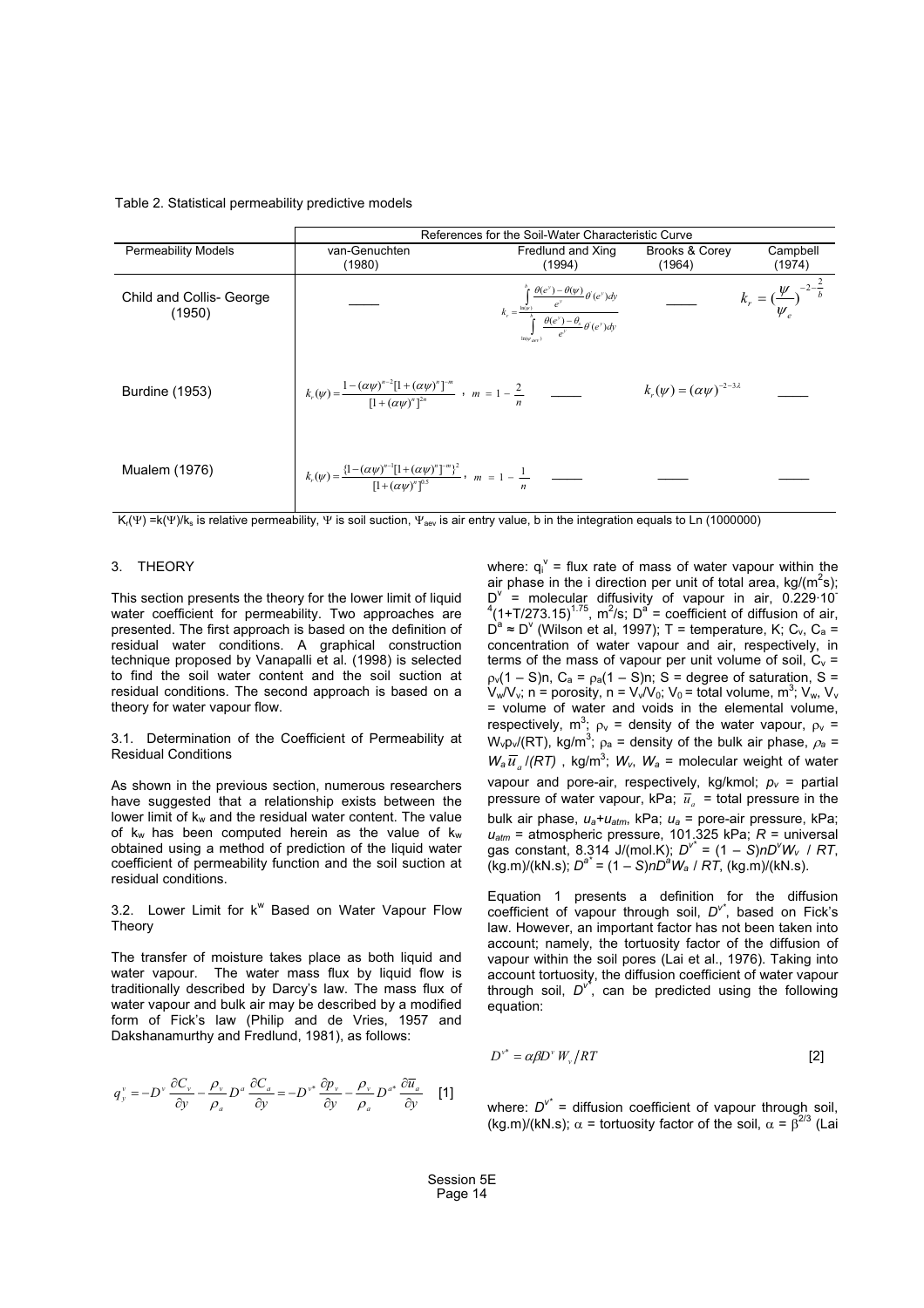et al., 1976);  $\beta$  = cross sectional area of soil available for vapour flow per total area; β = (1-S)*n*; *D'* = molecular<br>diffusivity, of water, yapour, in air: *D'* = 0.229x10 diffusivity of water vapour in air;  $D^{\vee}$  = 0.229x10<sup>-4</sup><br>(1+*T/*273.15)<sup>1.75</sup>, m<sup>2</sup>/s (Kimball et al., 1976); *W<sub>v</sub>* = molecular weight of water 18.016 kg/kmol: R = universal molecular weight of water, 18.016 kg/kmol; *R* = universal gas constant, 8.314 J/(mol.K); *T* = temperature, K.

Neglecting the gradient in atmospheric pressure and assuming the air phase is continuous and in direct contact with the atmosphere, gradients of *ua* will be equal to gradients in the partial pressure of water vapour, *pv*. Therefore, Eq. 1 can be re-written as follows:

$$
q_{y}^{v} = -D^{v^*} \frac{\partial p_{v}}{\partial y} - \frac{p_{v}}{\overline{u}_{a}} D^{v^*} \frac{\partial p_{v}}{\partial y} = -\frac{\overline{u}_{a} + p_{v}}{\overline{u}_{a}} D^{v^*} \frac{\partial p_{v}}{\partial y}
$$
 [3]

Equation 3 presents the vapour flow based on partial vapour pressure gradients. A comparison between liquid low and Eq. 3 cannot be directly made, since different gradients are considered in each equation. Therefore, a comparison between the values of  $k_w$  and  $D^{v^*}$  is meaningless. The next section will present how such comparison can be made, by modifying Eq. 3 using Lord Kelvin's thermodynamic equation.

3.2.1. Total Moisture Flow Based on Pore-Water Pressure Gradients

Based on the thermodynamic theory of soil moisture (Edlefsen and Anderson, 1943), *pv* can be expressed as a function of the total potential of the liquid pore-water and temperature. Assuming local thermodynamic equilibrium, neglecting the effects of the osmotic suction, and assuming that the air pressure is equal to the atmospheric pressure, such relationship is as follows:

$$
p_{v} = p_{vsa}e^{\frac{u_{w}gW_{v}}{\gamma_{w}RT}}
$$
 [4]

where:  $p_{\text{vsat}}$  = saturation vapour pressure of the soil water at temperature  $T$ , kPa;  $W_v$  = molecular weight of water, 0.018016 kg/mol;  $g$  = acceleration of gravity, 9.81 m/s<sup>2</sup>; *R*<br>= universal gas constant 8.314 J/(mol K); *T* =  $=$  universal gas constant, 8.314 J/(mol.K);  $T =$ temperature, K;

Eq. 4 is known as Lord Kelvin's equation. Values of saturation soil vapour pressure were experimentally obtained by Kaye and Laby (1973) apud Fredlund and Rahardjo (1993) for various temperatures. The other parameters are constants very well defined. A relationship between the gradients of *pv* and the gradients of the other two variables, *uw* ad *T*, is determined by deriving Eq. 4 with respect to *y*. The relationship is as follows:

$$
\frac{\partial p_{\nu}}{\partial y} = \frac{gW_{\nu}p_{\nu}}{\gamma_{\omega}RT} \left( \frac{\partial u_{\omega}}{\partial y} - \frac{u_{\omega}}{T} \frac{\partial T}{\partial y} \right)
$$
 [5]

The total moisture flow (liquid and vapour), *q<sup>m</sup>* is obtained by summing Eq. 5 and Darcy's law and using *y* (kg/(m<sup>2</sup>s)), Eq. 5 in order to express vapour flow in terms of porewater pressure and temperature gradients. Therefore, the following equation is obtained:

$$
q_{y}^{m} = -\frac{1}{g} \left(k_{w} + \gamma_{w} D^{m}\right) \frac{\partial u_{w}}{\partial y} - \rho_{w} k_{w} \frac{\partial Y}{\partial y} + \rho_{w} D^{m} \frac{u_{w}}{T} \frac{\partial T}{\partial y}
$$
 [6]

where: 
$$
D''' = \frac{\overline{u}_a + p_v}{\overline{u}_a} \frac{g}{\gamma_w} \frac{W_v p_v}{RT} \frac{D^{v^*}}{\rho_w}, \text{ (m/s)/(kN/m}^3).
$$

Equation 6 is the final equation governing the onedimensional flow of moisture by liquid water and water vapour flow based on one single gradient. The comparison between the terms  $k_w$  and  $k_v = \gamma_w D^m$  is equivalent to the comparison between the amount of liquid and vapour flow. The terms  $k_w$  and  $k_v$  can be readily compared if isothermal conditions are considered, and gravimetric component is neglected, since they are both based on the gradient of pore-water pressure.

Temperature gradients required to render Eq. 6 solvable in non-isothermal conditions can be obtained by solving a PDE governing conservation of thermal energy. Further details about the derivation of these equations and a more comprehensive modelling of two-dimensional thermohydro-mechanical behaviour of saturated /unsaturated soils considering liquid water and water vapour flow can be found in Gitirana Jr. and Fredlund (2003).

Equation 2 shows that *Dv\** is a function of *S* and *n*, which in turn are function of soil suction. The soil property, *Dv\** is equal to zero when the soil is saturated and begins to increase as the air starts occupying part of the soil pores. On the other hand, the hydraulic conductivity,  $k_w$ , is at its highest value when the soil is saturated and starts declining as the air starts entering the soil pores. As the soil dries,  $k_w$  becomes lower than  $k_v$ . At this point, vapour flow begins to dominate over liquid water flow.

#### 4. METHODOLOGY

#### 4.1. Water Liquid Permeability Function,  $k_w(\psi)$

Forty five soil samples with different textures; namely, Sand, Loamy Sand, Sandy loam, and Silty Loam were selected from the data base SoilVision 3.34 (SoilVision Systems Ltd., 2003). Each soil sample contained the required experimental data for this study such as; soilwater characteristic curve, saturated and unsaturated permeability coefficients, and volume-mass properties.

Several permeability predictive models (see Table 2) were used to calculate the water permeability coefficient at residual conditions for each sample. The procedure has been done as follows: 1) The fitting parameters were determined for the various equations representing the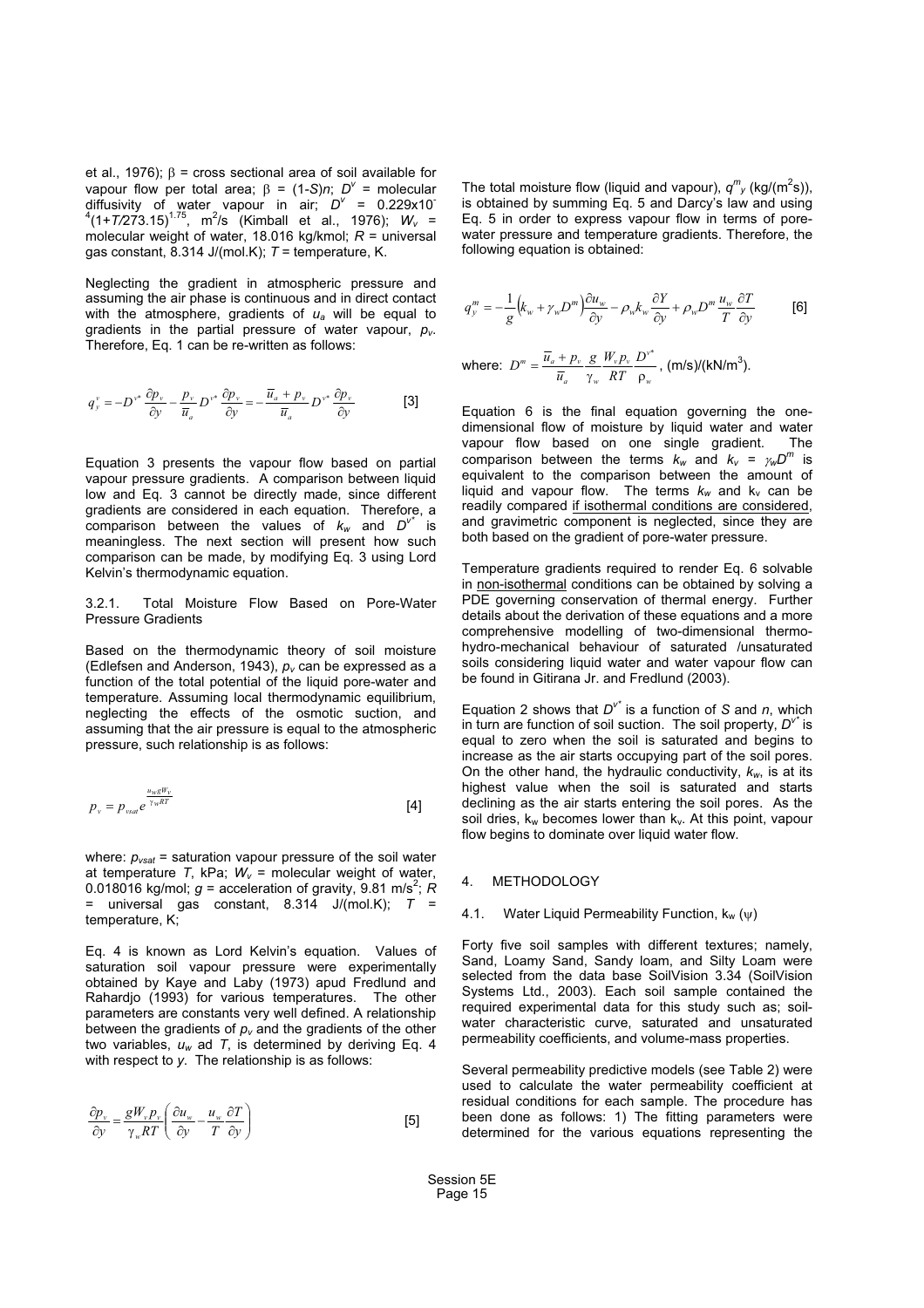soil-water characteristic curve, for each sample. In all equations except Campbell's and Fredlund and Xing's, both saturation and residual water contents,  $\theta_s$  and  $\theta_r$ , were assumed as fitting parameters. The restriction  $\theta_r \geq 0$  was used in the fitting procedure. 2) Perform the construction procedure on the Fredlund and Xing's soilwater characteristic curve to find the value of soil suction at residual conditions. 3) Use the value of soil suction at residual conditions along with the SWCC parameters for each of the different water permeability predictive models in order to calculate the water permeability at residual conditions for each sample.

All above procedures were performed using Microsoft Excel for the Campbell, Brooks and Corey, van Genuchten- Mualem and van Genuchten-Burdine models which had a closed form for the permeability function. The software MathCad2000 was required in order to perform the numerical integrations present in the prediction model proposed by Fredlund et al. (1994). The procedure for the computation of the coefficient of water permeability at residual condition is visualized in Figure 1.

## 4.2. Vapour Permeability Function  $k_v(\psi)$

The variation of vapour permeability coefficient with suction was determined using the equations 2, 4, and 6 for a loamy sand. To study the effect of tortuosity factor on vapour permeability function, different tortuosity models (Table 3) were used in equation 2. Since degree of saturation versus soil suction, SWCC, was required in the procedure, the van Genuchten and Mualem's SWCC equation was used. The procedure with using only the tortuosity model proposed by Lai et al., 1974 was then duplicated for two other different types of soil, sand and silty loam.



Figure 1. a) Fredlund and Xing's soil-water characteristic curve for loamy sand and b) Various water permeability models for loamy sand and water permeability at residual water content for each model (soil counter: 11178, SoilVision 3.34)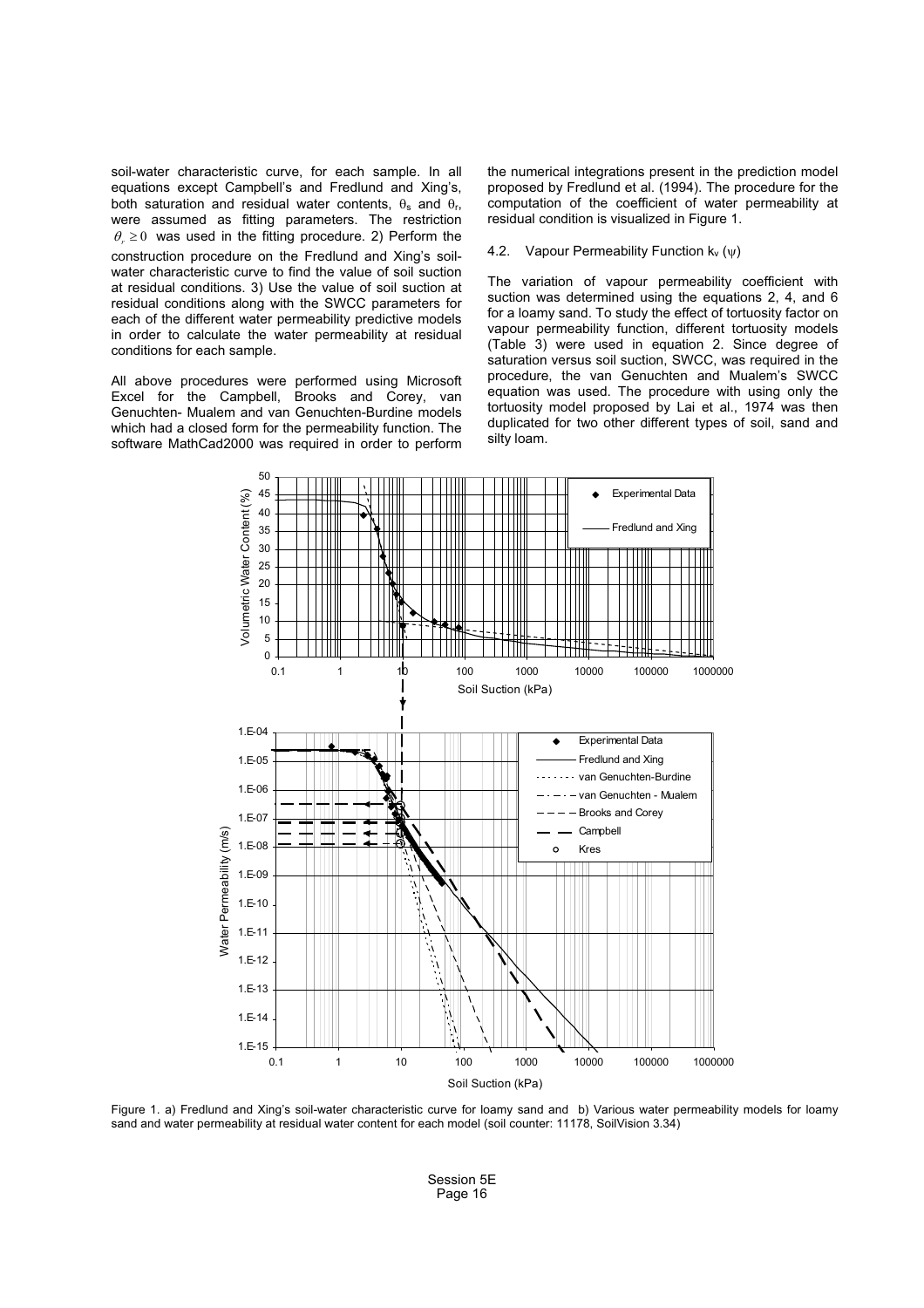# 5- RESULTS AND ANALYSIS

5.1. Liquid Water Permeability at Residual Water **Conditions** 

Computed water permeability coefficients at residual conditions using the water permeability predictive procedure proposed by Fredlund et al. (1994) are shown in Figure 2. Approximately the same distributions for coefficient of permeability at residual conditions were found with the other permeability predictive approaches but the results are not shown. In all types of soil, wide ranges of variations for water permeability coefficient at residual conditions were obtained with values as large as 1  $\times$  10<sup>-6</sup> m/s. As will be shown later, most of the values computed for the water permeability at residual conditions have been placed where the water liquid permeability coefficient still dominates over the coefficient of vapour permeability. Therefore the water permeability at residual conditions, kres, can not be considered an appropriate lower limit for the liquid water permeability coefficient.



Figure 2. Computed coefficients of water permeability at residual conditions for water permeability predictive procedure proposed by Fredlund et al., 1994

Table 3. Tortuosity coefficients obtained from the literature



 $\alpha\beta$  = as defined in Eq. 2, n = porosity

5.2. Effect of the Different Tortuosity Models on Vapour Permeability Functions

The results of using different tortuosity models in the definition of the vapour permeability function are shown in Figure 3. Six tortuosity formulations were used (see Table 3). The effect of tortuosity factor on vapour permeability coefficient was significant in low suctions where the liquid water permeability dominates and the vapour permeability coefficient can be neglected. Therefore, the tortuosity with respect to vapour flow does not have a significant effect on the overall moisture flow.

#### 5.3. Vapour Permeability Function for Different Soils

The variation of vapour permeability coefficient,  $k_v$ , are shown for three different soils, Sandy, Loamy Sand, and Silty Loam in Figure 4. The effect of soil type on the vapour permeability coefficient is also significant in portion of curve where the water liquid permeability dominates and the vapour permeability coefficient can be neglected. Like tortuosity, types of soil dose not have significant effect on the vapour permeability function. The equation Lai et al. (1976) was used to find the variation of vapour permeability coefficient with soil suction for the soil samples. Maximum values of this parameter for the samples are given in Table 4.



Figure 3. Variation of the coefficient of vapour permeability with soil suction using different tortuosity functions for loamy sand



Figure 4. Vapour permeability curves for three soils.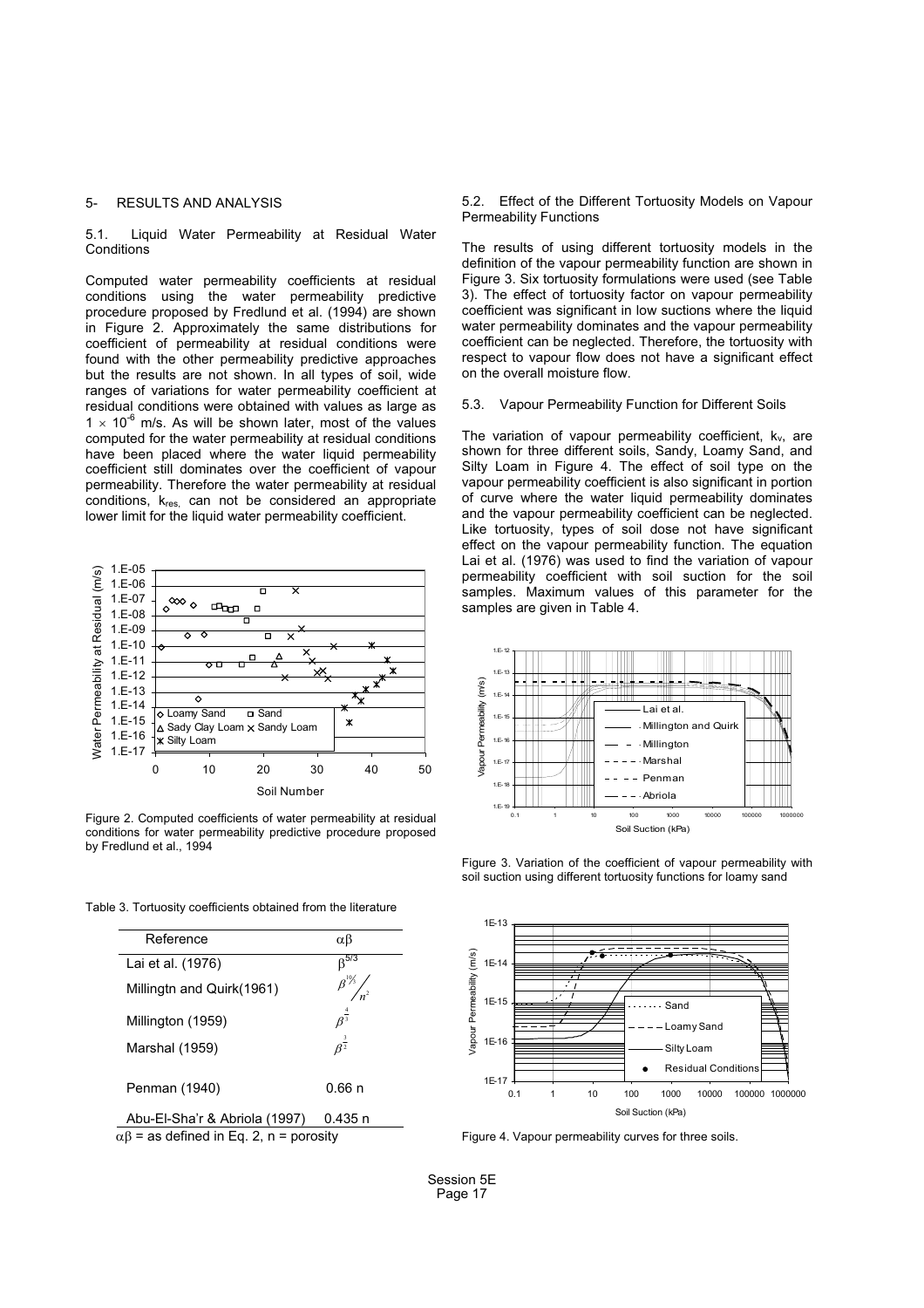|  |                                    | Table 4. Maximum values of vapour permeability |
|--|------------------------------------|------------------------------------------------|
|  | coefficient for different textures |                                                |

| Soil texture | $(k^{\vee})_{\text{max}}$ , m/s |
|--------------|---------------------------------|
| Loamy Sand   | $2.42\times10^{-14}$            |
| Silty Loam   | $1.76 \times 10^{-14}$          |
| Sandy        | $1.63\times10^{-14}$            |

5.4. Comparison of the Liquid Water, Vapour, and Overall Permeability Functions

Figure 5 shows the variations of water, vapour, and overall permeability coefficients for the loamy sand on the same scale. The coefficient of vapour permeability,  $k_{v}$ , has its lowest value when the soil is saturated and begins to increase as the air starts occupying part of the soil pores. On the other hand, the liquid water permeability, *kw*, is at its highest value when the soil is saturated and starts declining as the air starts entering the soil pores. When  $k_w$ reaches the residual water conditions,  $k_v$  becomes the maximum. However, the  $k_w$  at residual conditions still dominates and  $k_v$  is negligible. The thick curve in the Figure 5 shows the overall permeability function  $(k_w + k_v)$ when Campbell's model is used to predict the  $k_w$ . The intersection point of liquid water and vapour permeability curves is the point after that the vapour permeability

coefficient begins to dominate over the liquid water permeability coefficient. As a result the intersection point shows the limit for the liquid water permeability coefficient.

As shown before, the maximum values for the vapour permeability coefficients for different soils (Table 4) are approximately  $2 \times 10^{-14}$ . By considering maximum values for the vapour permeability coefficients, regardless the type of soil, a value of 1  $\times$  10<sup>-14</sup> m/s is suggested as an appropriate minimum value for the liquid water permeability coefficient.

## 6. SUMMARY AND CONCLUSION

This paper presented a study of the lower limit for the water permeability coefficient, *kw*, for an unsaturated soil based on water content at residual conditions and the theory of vapour flow. First, the values of *kw* at residual conditions were calculated. These values were found to suggest an inappropriate lower limit for *kw*. The second approach was based on the water vapour flow theory. At high soil suctions, a significant portion of the overall water flow takes place as water vapour. A vapour permeability function was developed and used to determine the change in water vapour permeability with suction in a soil. Based on the comparison of liquid water, water vapour, and overall water coefficients of permeability functions, a lower limit for  $k_w$  was established. The results presented lower limit for *k<sub>w</sub> w*as established. The results presented<br>herein suggest that a constant value of 1×10<sup>-14</sup> m/s can be used as a lower limit for the coefficient of liquid water permeability in liquid water flow analyses.



Figure 5. Variations of liquid water, vapour, and overall permeability coefficients with soil suction for a loamy sand soil